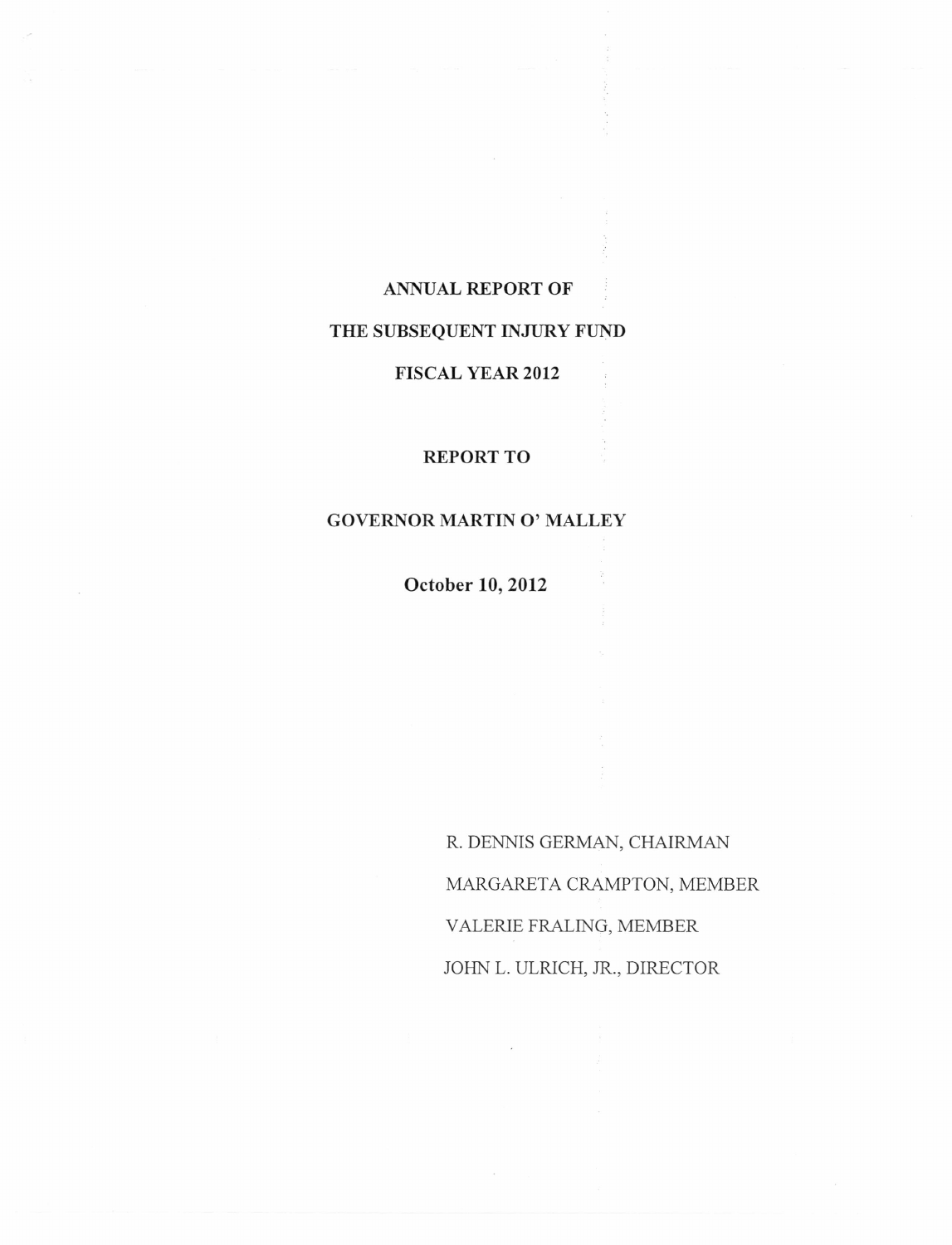### **PROGRAM DESCIPTION**

The Subsequent Injury Fund reviews and investigates workers' compensation claims that involve pre-existing health conditions that substantially increase the disability of injured workers. The liability of employers' insurers is limited to compensation for the damages caused by the current injury, and the Subsequent Injury Fund incurs all additional liability from the combined effects of all injuries and/or conditions. The Fund derives its income from assessments of insurance companies on awards of compensation for permanent disability.

### **MISSION**

To provide workers' compensation benefits to disabled workers who have combined effects a pre-existing and an accidental work-related injury.

## SUBSEQUENT INJURY FUND **CURRENT BOARD COMPOSITION**

R. Dennis German, Chairman Representing the Business Sector

Margareta Crampton, Member Representing Labor

Valerie Fraling, Member Representing the Public Sector